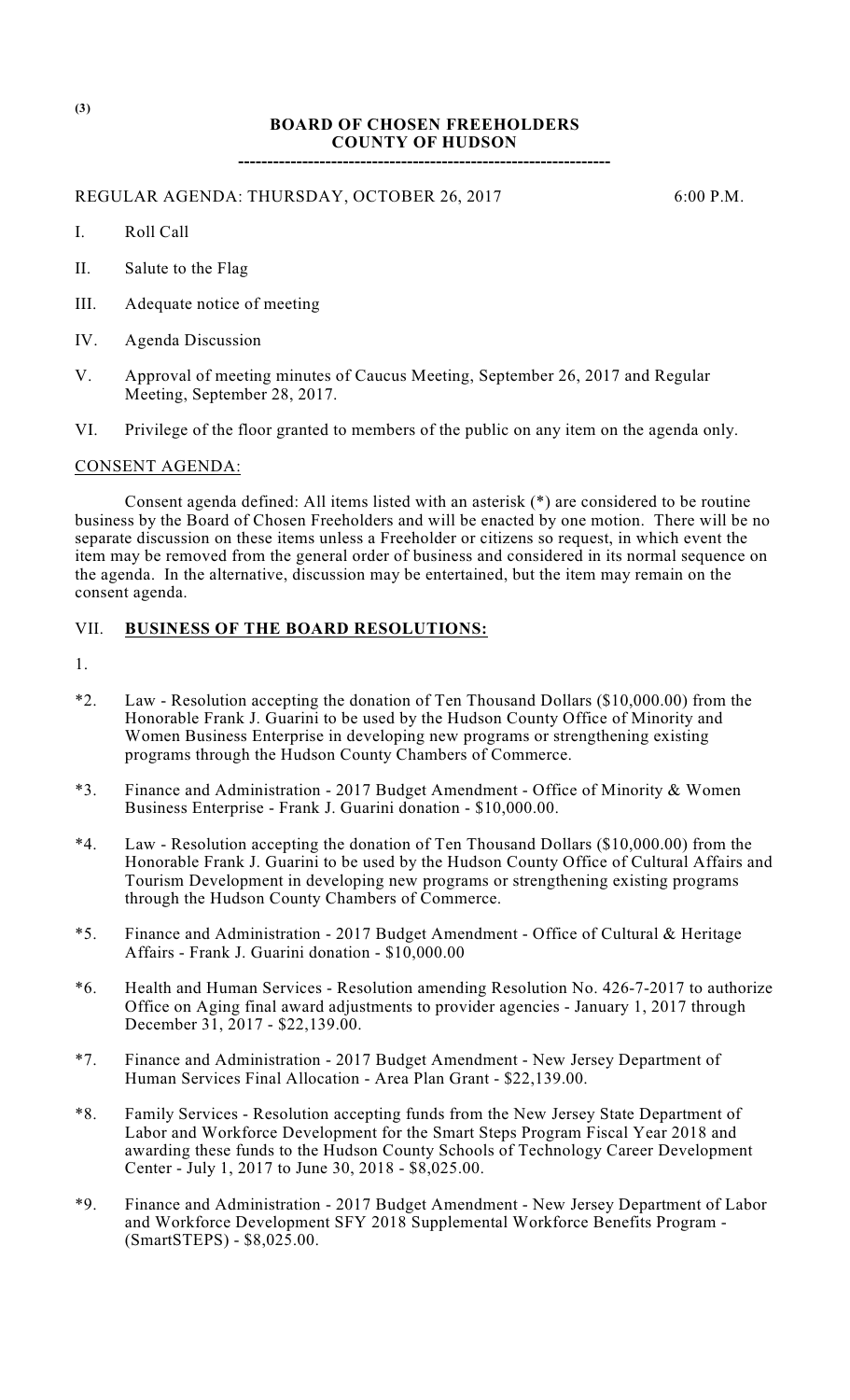- \*10. Prosecutor Resolution accepting grant funds from the New Jersey Division of Criminal Justice from the 2017 New Jersey State Body Armor Replacement Fund - \$68,427.47.
- \*11. Finance and Administration 2017 Budget Amendment New Jersey Division of Criminal Justice State Body Armor Replacement Fund - \$68,427.47.
- \*12. Health and Human Services Resolution authorizing an application and approving acceptance of funding, if awarded, from the New Jersey Department of Health, Division of HIV, Sexually Transmitted Diseases (STD) and Tuberculosis (TB) Services for the Hudson County Ambulatory Tuberculosis Program - January 1, 2018 through December 31, 2018 - \$225,541.00.
- \*13. Prosecutor Resolution approving application for and acceptance of funds, if awarded for participation with the State of New Jersey in the Cycle 18 County Prosecutor Insurance Fraud Reimbursement Program administered by the Division of Criminal Justice's Insurance Fraud Prosecutor - January 1, 2018 to December 31, 2018 - \$250,000.00.
- \*14. Health and Human Services Resolution authorizing the award of a contract to Urban Renewal Corporation to operate the Warming Center in Kearny, NJ for Years 3, 4, and 5 of the Competitive Contracting Process - November 15, 2017 through March 31, 2020 - \$977,856.00.
- \*15. Health and Human Services Resolution approving the award of fair and open contracts for the operation, administration, and management of Social Service Programs for the Hudson County Office on Aging 2018 Initial Allocation - January 1, 2018 to December 31, 2018 - \$4,411,353.00.
- \*16. Family Services Resolution awarding two (2) Social Services Contracts, fair and open through a Competitive Process to the Hudson County Schools of Technology Finance and Bright Horizons Institute for an In School Youth Program and an Out of School Youth Program - July 1, 2017 to June 30, 2018 - \$409,173.00.
- \*17. Family Services Resolution approving a Social Services Contract, non-fair and open with Hudson Community Enterprises, Inc. as a sheltered workshop under the New Jersey Local Public Contracts Law for services to Disabled Out of School Youth under the Workforce Innovation and Opportunity Act - July 1, 2017 to June 30, 2018 - \$100,548.00.
- \*18. Finance and Administration Resolution awarding professional service contract, non-fair and open for Financial Advisory Services, NW Financial Group, LLC - \$50,000.00.
- \*19. Prosecutor Resolution approving a non-fair and open contract with ESI Equipment, Inc. for purchase of an ESI Space Kap needed for crash scene investigations on behalf of the Prosecutor's Office - \$28,632.00.
- \*20. Corrections Resolution authorizing a non-fair and open contract for the support and maintenance of proprietary computer hardware and software - Power DMS, Inc. - December 29, 2017 to December 28, 2018 - \$13,903.50.
- \*21. Purchasing Approve Purchasing Agent's award, purchases made under State Contracts:

|    | <b>VENDOR</b>                                | <b>COMMODITY</b>                                                                      | <b>AMOUNT</b> | <b>DEPT</b>            |
|----|----------------------------------------------|---------------------------------------------------------------------------------------|---------------|------------------------|
| a) | Atlantic Tactical Inc.<br>New Cumberland, PA | Purchase (35)<br>Uniforms for the<br>Swat Team<br>(Prosecutor's Office)<br>\$6,692.70 | \$15,635.90   | Prosecutor's<br>Office |
|    |                                              | Purchase (35) Rifle<br>Flashlights<br>(Prosecutor's Office)<br>\$8,943.20             |               | Prosecutor's<br>Office |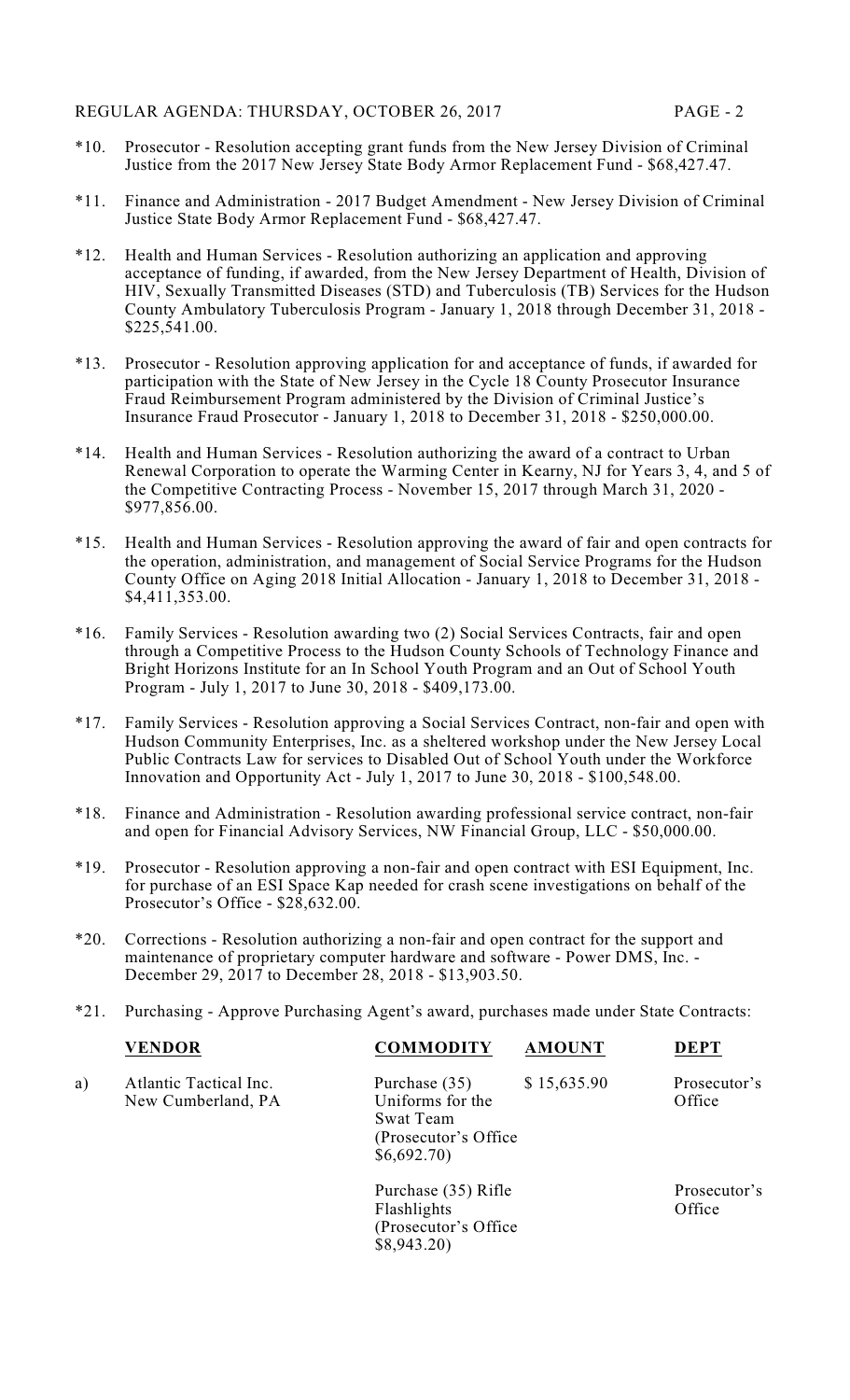|               | REGULAR AGENDA: THURSDAY, OCTOBER 26, 2017                         |                                                                                                                                |              | $PAGE - 3$                                  |
|---------------|--------------------------------------------------------------------|--------------------------------------------------------------------------------------------------------------------------------|--------------|---------------------------------------------|
| b)            | <b>Cherry Valley Tractor</b><br>Sales, Inc.<br>Marlton, NJ         | Parts and Repairs<br>for Lawn and<br>Grounds Equipment                                                                         | \$10,000.00  | Parks                                       |
| $\mathbf{c})$ | Dell Marketing<br>Pittsburgh, PA                                   | Purchase Dell<br>Virtual<br><b>Environment Array</b>                                                                           | \$26,417.77  | Prosecutor's<br>Office                      |
| $\mathbf{d}$  | <b>East River Energy</b><br>Guildford, CT                          | Gaslone<br>$(87$ Octane)                                                                                                       | \$100,000.00 | Roads &<br>Public<br>Property               |
| $\mathbf{e})$ | <i>*Good Year Tire &amp; Rubber Co. Automobile</i><br>Harrison, NJ | <b>Tires</b>                                                                                                                   | \$10,000.00  | Roads &<br><b>Public</b><br><b>Property</b> |
| f)            | Hannon Floor Covering Corp.<br>Union, NJ                           | Replace Carpet<br>in Director's Office                                                                                         | \$15,170.95  | Roads &<br>Public<br>Property               |
| g)            | *Jewel Electric Supply<br><b>Jersey City, NJ</b>                   | Electrical<br><b>Equipment and</b><br><b>Supplies</b>                                                                          | \$35,000.00  | <b>Various</b>                              |
| h)            | Lawmen Supply Co.<br>Pennsauken, NJ                                | <b>Purchase Marking</b><br>Training<br>Ammunition<br>for the Swat Team                                                         | \$11,583.00  | Prosecutor's<br>Office                      |
| $\mathbf{i}$  | National Fuel Co., Inc.<br>Newark, NJ                              | Fuel Oil #2<br>(Heating)                                                                                                       | \$25,000.00  | Roads &<br>Public<br>Property               |
| j)            | **SHI International Corp.<br>Somerset, NJ                          | <b>Purchase of</b><br>WebEOC<br>Incident<br>Management<br>System to be used<br>by the Office of<br><b>Emergency Management</b> | \$80,000.00  | Roads &<br><b>Public</b><br><b>Property</b> |
| $\mathbf{k}$  | Verizon Wireless<br>Alpharetta, GA                                 | Cellular Telephone<br>Service and<br>Equipment                                                                                 | \$30,000.00  | Various                                     |
|               |                                                                    | <b>TOTAL</b>                                                                                                                   | \$358,807.62 |                                             |

## **\* Denotes: Hudson County Vendor \*\*Denotes: Minority Vendor**

\*22. Purchasing - Purchases made under the Educational Services Commission of New Jersey Pricing System, formally known as "The Middlesex Regional Educational Services Commission."

|    | <b>VENDOR</b>                             | <b>COMMODITY</b>                                                                                                | <b>AMOUNT</b> | DEPT.               |
|----|-------------------------------------------|-----------------------------------------------------------------------------------------------------------------|---------------|---------------------|
| a) | <b>CDW</b> Government<br>Vernon Hills, IL | Purchase Data<br>Center Hard Drive<br>for Storage of<br>Electronic Evidence<br>(Sheriff's Office)<br>\$8,044.97 | \$28,044.97   | Sheriff's<br>Office |
|    |                                           | Computers and<br><b>Associated Products</b><br>(Various \$20,000.00)                                            |               | Various             |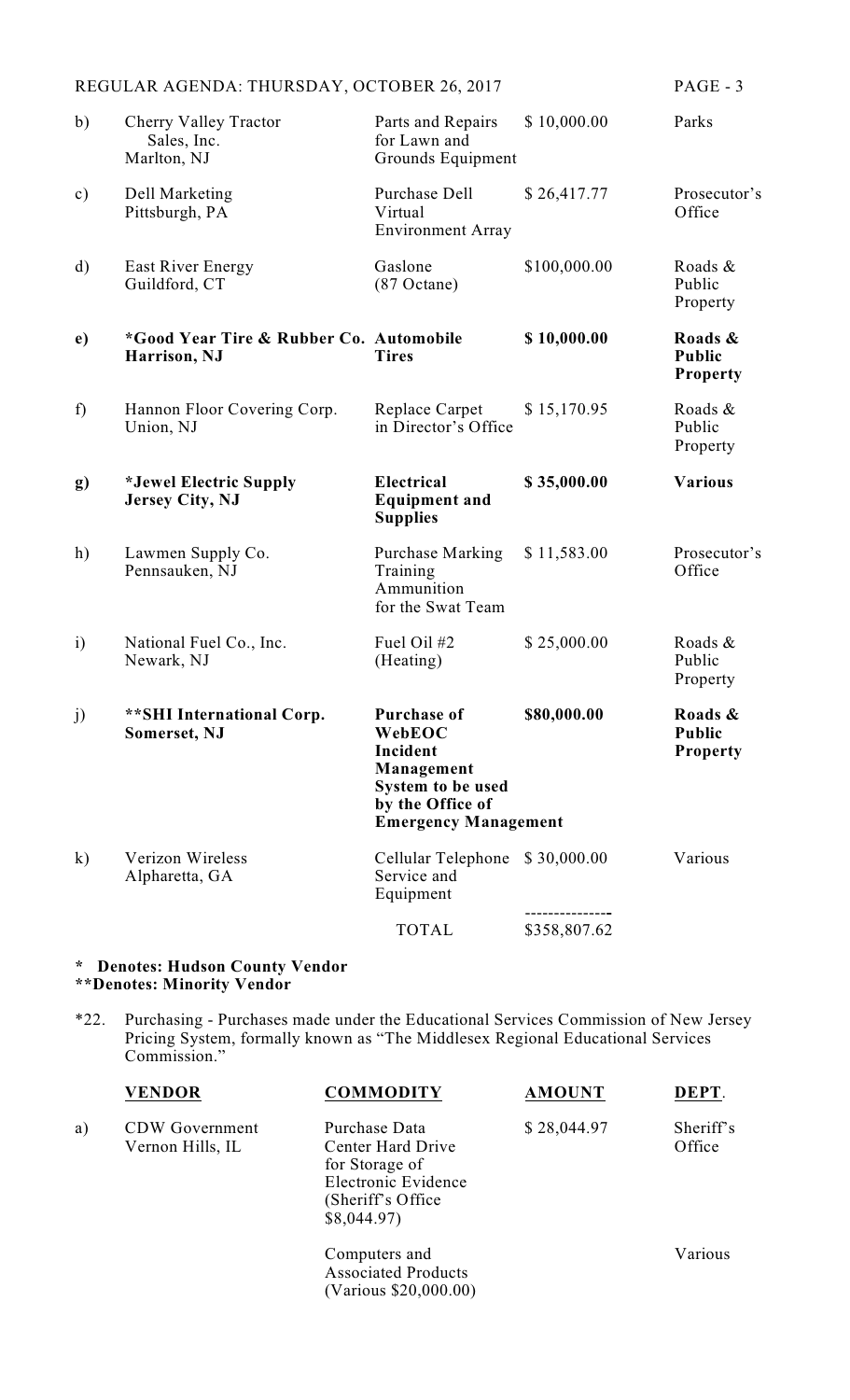REGULAR AGENDA: THURSDAY, OCTOBER 26, 2017 PAGE - 4

|               | <b>VENDOR</b>                       | <b>COMMODITY</b>                                                                                                | <b>AMOUNT</b>            | <b>DEPT</b> |
|---------------|-------------------------------------|-----------------------------------------------------------------------------------------------------------------|--------------------------|-------------|
| b)            | Murray Paving<br>Paramus, NJ        | Remove and Replace<br>Concrete around<br>Lincoln Park Lake<br>(Parks \$12,110.13)                               | \$50,570.13              | Parks       |
|               |                                     | Remove and Install<br>New Basketball Hoops<br>at Court $#1$ at<br><b>Washington Park</b><br>(Parks \$22,412.77) |                          |             |
|               |                                     | Remove and Install<br>New Basketball Hoops<br>at Court #2 at<br><b>Washington Park</b><br>(Parks \$16,047.23)   |                          |             |
| $\mathbf{c})$ | Storr Tractor Co.<br>Branchburg, NJ | Purchase White Field<br><b>Marking Paint</b>                                                                    | $\mathbb{S}$<br>5,904.56 | Parks       |
|               |                                     | <b>TOTAL</b>                                                                                                    | \$84,519.66              |             |

\*23. Purchasing - Approve Purchasing Agent's award:

Maintenance Service for one (1) Quantum X-Ray and one (1) Genesis NEO 560 Digitizer for the Hudson County Chest Clinic - two (2) replies - two (2) year period - Independent Imaging Associates - contract shall not exceed \$15,000.00.

- \*24. Purchasing Approve Purchasing Agent's award Construction Contracts:
	- a) Alterations to Buildings 1,2,3 & 9 Meadowview Campus Hudson County Prosecutor's Office, 595 County Avenue, Secaucus, New Jersey (Engineering) eight (8) replies - DMD Contracting, LLC - contract shall not exceed \$11,137,000.00.
	- b) Bid Rejection Calming Project to John F. Kennedy Boulevard from Secaucus Road to Bergenline Avenue in Guttenberg, North Bergen, Union City and West New York (Engineering).

25.

- \*26. Sheriff Resolution approving Sheriff's FFY 2018 Title IV-D Agreement between the State Division of Family Development and the Hudson County Sheriff's Office - October 1, 2017 to September 30, 2018 - \$724,803.00.
- \*27. Prosecutor Resolution approving salary adjustments for Twenty-Nine (29) Active Assistant Prosecutors in the Office of the Hudson County Prosecutor effective January 1, 2017 - \$81,650.00.
- \*28. Law Resolution authorizing an amendment to the agreement between the County of Hudson, the Hudson County Improvement Authority and the Hudson Regional Health Commission authorizing the Improvement Authority to act as an agent of the Regional Health Commission to enforce certain provisions of the County Environmental Health Act - CEHA.
- \*29. Roads and Public Property/Engineering Resolution approving an amendment to the agreement with A.R. James Media and the City of Union City for the construction and maintenance of bus shelters on County owned roadways.
- 30. REMOVED